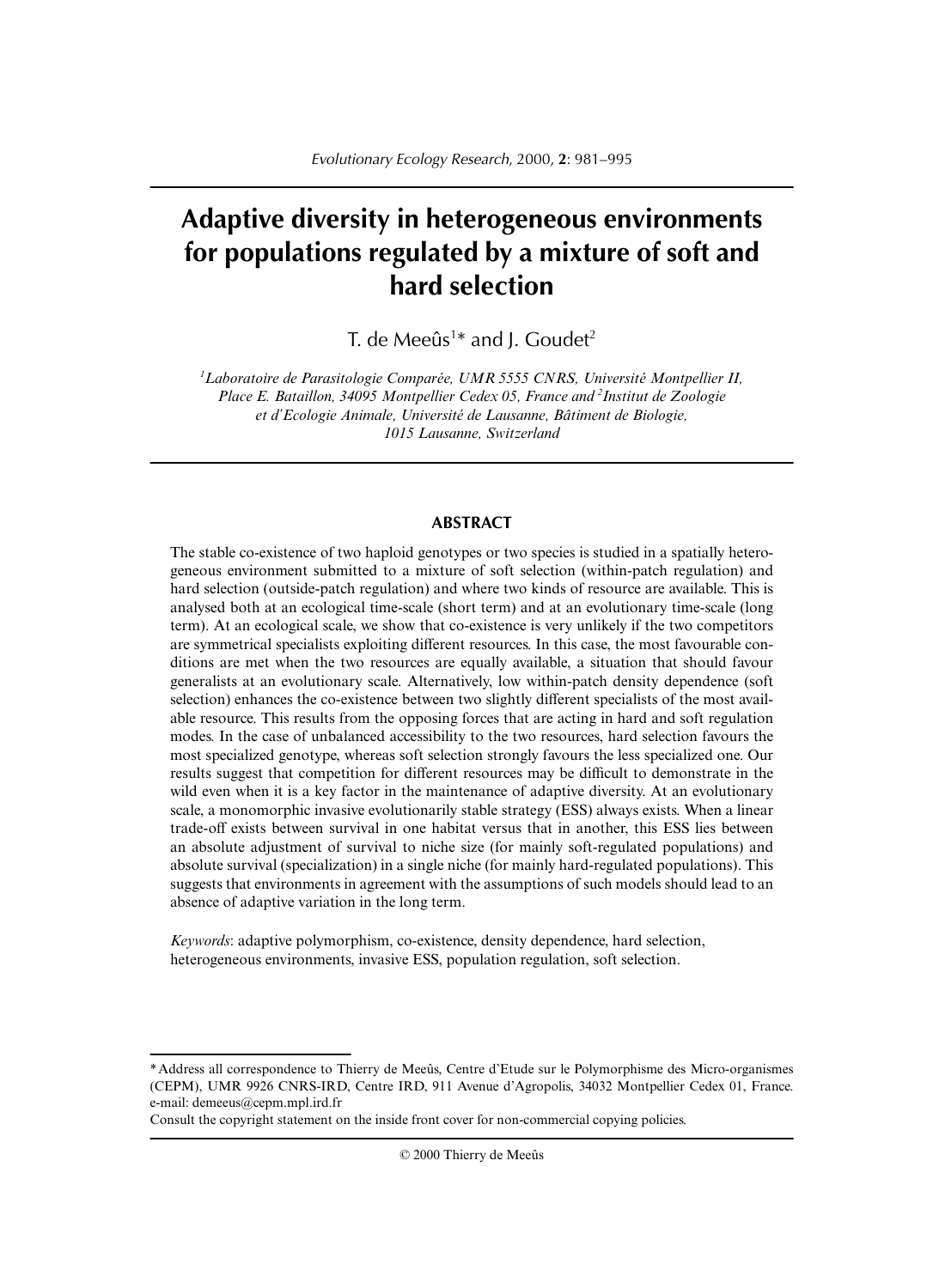#### **INTRODUCTION**

Over the last 40 years, there has been extensive discussion about the maintenance of multiniche polymorphism (Levene, 1953; Dempster, 1955; Maynard-Smith, 1962, 1966, 1970; Strobeck, 1974, 1979; Gliddon and Strobeck, 1975; Gillespie, 1976; Maynard-Smith and Hoekstra, 1980; Hoekstra *et al.*, 1985; Hedrick, 1990a,b; de Meeûs *et al.*, 1993). These theoretical developments have shown that, without overdominance, polymorphism can only be maintained in soft-regulated populations (soft selection = within-patch density dependence) and never in hard-regulated ones (hard selection = outside-patch density dependence) (Maynard-Smith and Hoekstra, 1980; de Meeûs *et al.*, 1993). However, for soft-regulated populations, maintenance of polymorphism requires either a large selective differential or a nice adjustment of fitness to the niche sizes (e.g. Maynard-Smith, 1966; Maynard-Smith and Hoekstra, 1980; but see Gillespie, 1976). More realistic situations, intermediate between soft and hard selection, have attracted little attention. Maynard-Smith and Hoekstra (1980) explored a demographic model that contains hard and soft regulation as the limiting case. However, they did not derive intermediate situations between low and high density dependence within the niches. Hedrick (1990b) developed a model where population regulation followed a mixture of soft and hard selection with proportions *x* and  $1 - x$  respectively. He did so for the classic fitness framework (i.e. perfect symmetry between the two alleles analysed) with habitat preference and reported results intermediate between those of pure soft-regulated and pure hard-regulated populations. If one assumes that mutation cannot drive its bearer far from the initial state, the symmetric fitness framework is only relevant for entities that are already reasonably divergent. Indeed, in the symmetric case, Hoekstra *et al.* (1985) showed that similar genotypes can only co-exist in a narrow range of environmental conditions (strongly disruptive selective pressures). In addition, all the studies cited above explored the conditions for adaptive polymorphism at an ecological scale (i.e. short term). At an evolutionary scale (i.e. long term), the conditions for a sustainable polymorphism are likely to be altered because the selection of new mutants or new migrants can lead the population to experience a greater variety of competitor pairs. In this paper, we investigate situations intermediate between the two extreme cases of hard and soft regulation, for different fitness functions from perfect symmetry to close identity between the two genotypes studied, both at an ecological and an evolutionary scale. At an ecological scale, when regulation is intermediate between soft and hard selection, the conditions for maintenance of polymorphism are unexpectedly broader than in softregulated environments, under a large array of conditions. Nevertheless, at an evolutionary time-scale, when the best genotype (invasive ESS) is sought in soft-, hard- and mixedregulated populations, we find that populations evolving in an environment with stable ecological factors through time will always reach a monomorphic state (invasive ESS).

### **The basic models**

We assume a Levene-type (Levene, 1953) heterogeneous environment with two resources 1 and 2 exploited by a haploid population of *A* and *a* individuals with non-overlapping generations. In this case, haploids are known to behave in the same way as diploids with complete dominance (Gliddon and Strobeck, 1975). Habitats 1 and 2 occur at rates *c* and  $(1 - c)$  in the environment respectively. The frequency of alleles (or species) *A* and *a* is *p* and  $q = (1 - p)$  respectively, and the fitness of an allele *G* in habitat *i* will be noted *w<sub>i</sub>*(*G*).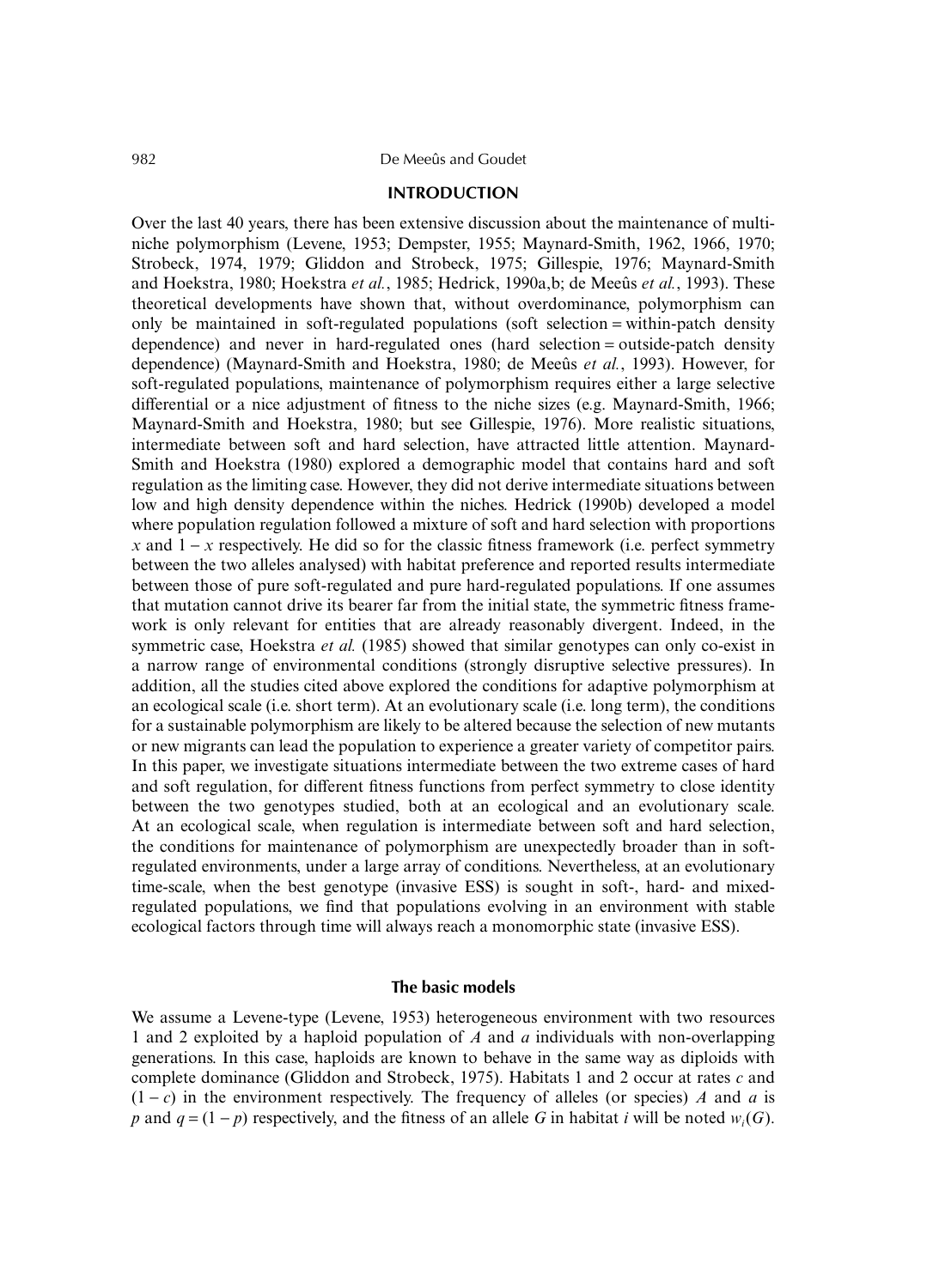In each generation, propagules disperse and randomly fall into one of the two habitats, with probabilities *c* and  $1 - c$ . After settlement, viability selection occurs, followed by the production of the next generation's propagules, which again disperse. This life-cycle corresponds to many parasites (parasitic copepods: Kabata, 1981; Raibaut, 1985; de Meeûs *et al.*, 1990), marine species (polychaetes: Doyle, 1975; bivalves: Bayne, 1976; ascidians: Stoner, 1994) or species producing a large number of highly dispersible propagules (procaryotes, fungi, plants, protozoa) (e.g. Bazzaz, 1991, for plants).

After dispersal, settlement and selection, the different within-habitat frequencies of allele *A* are given by:

$$
p_1 = \frac{p w_1(A)}{p w_1(A) + q w_1(a)}
$$

and

$$
p_2 = \frac{p w_2(A)}{p w_2(A) + q w_2(a)}
$$

in habitat 1 and habitat 2 respectively. The relative numbers of survivors in each habitat are:

$$
\overline{W}_1 = c[pw_1(A) + qw_1(a)]
$$

and

$$
\overline{W}_2 = (1-c)[pw_2(A) - qw_2(a)]
$$

in habitat 1 and habitat 2 respectively.

The total population is assumed to be held at a constant size *N* and large enough to prevent drift. The absolute numbers of survivors in each habitat are thus  $N\bar{W}_1$  and  $N\bar{W}_2$ for habitats 1 and 2 respectively.  $\bar{W}_1$  and  $\bar{W}_2$  are necessarily below 1. There must be reproduction (be it sexual, asexual or gametic) within the habitats to prevent the population from going extinct. This reproduction is such that the number of potential new colonizers is larger than or equal to *N*. Regulation must occur at some stage if the population is to remain at *N*.

In the soft selection model, this regulation occurs during within-habitat multiplication. It is such that each habitat is constrained to contribute a constant ratio to the next generation's propagule pool, which is itself of a constant size *N*. It is reasonable to assume that the contribution  $(Cb_1$  and  $Cb_2)$  of each habitat is a function of its size  $(Cb_i = f(c_i))$ . To prevent the introduction of another parameter, the simplest solution is to assume that habitat contribution equals habitat frequency. Thus, if *c* is the contribution of habitat 1, one can see that each habitat produces a constant number of propagules  $N_1 = cN$  and  $N_2 = (1 - c)N$  at each generation (as in the model of Levene, 1953). The population is therefore totally regulated within habitats (absolute within-habitat density dependence). Consequently, in the colonizer pool of the next generation, the frequency of allele *A* will be:

$$
p' = cp_1 + (1 - c)p_2
$$

In the hard selection model, the regulation occurs outside the habitats after the propagules have left and is such that the sum of the absolute contributions of each habitat is equal to *N*. It can be seen that these contributions are necessarily: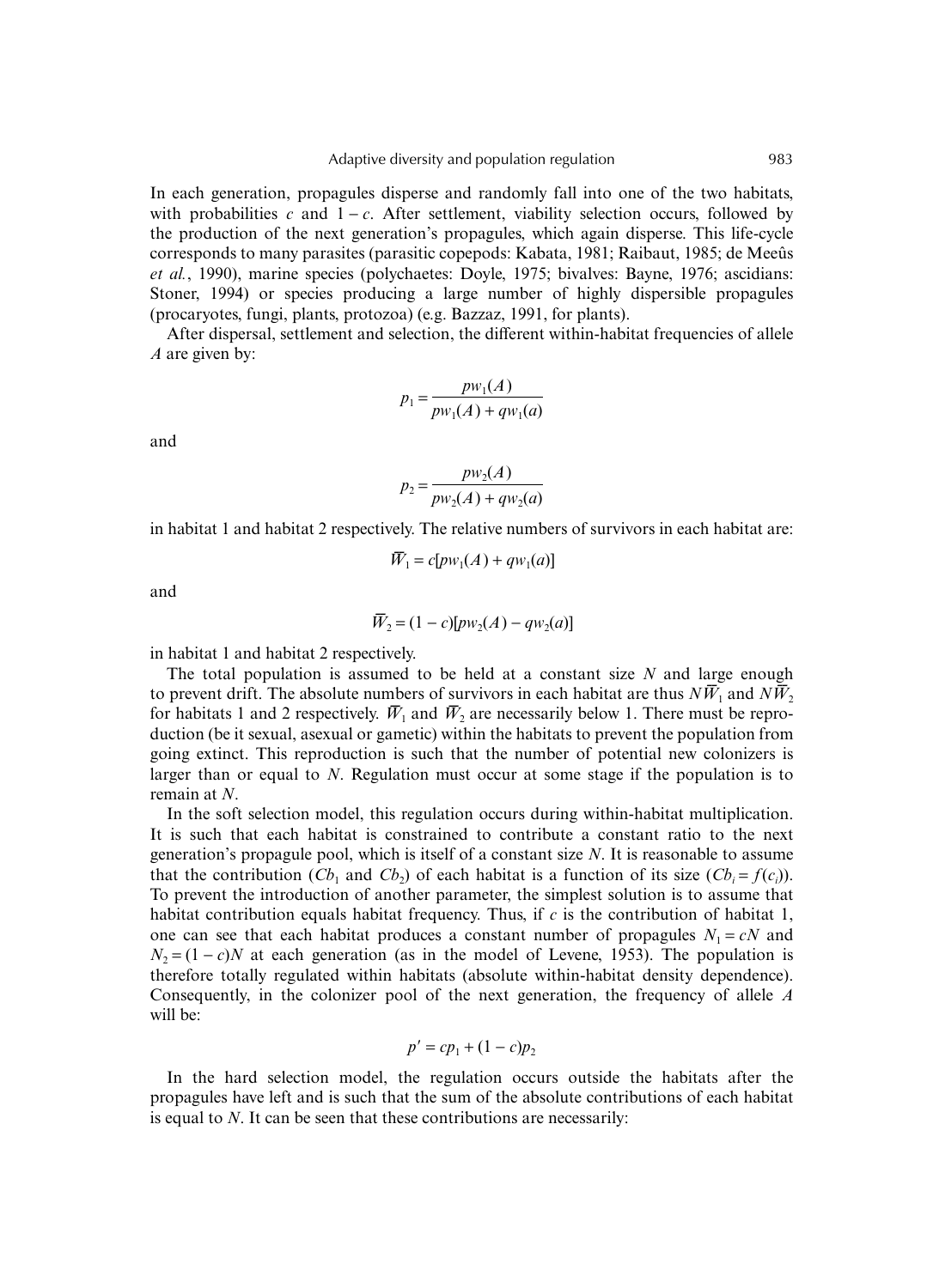984 De Meeûs and Goudet

$$
C_1 = \frac{\overline{W}_1}{\overline{W}_1 + \overline{W}_2} N
$$

and

$$
C_2 = \frac{\overline{W}_2}{\overline{W}_1 + \overline{W}_2} N
$$

for habitat 1 and habitat 2 respectively. In this model, therefore, there is a total absence of within-habitat density dependence. Note, however, that density dependence does indeed occur in the external environment. In the colonizer pool of the next generation, the frequency of allele *A* will be:

$$
p' = \frac{\overline{W}_1 p_1 + \overline{W}_2 p_2}{\overline{W}_1 + \overline{W}_2}
$$

Consequently, it is apparent that viability selection and regulation occur together (and thus interact) in soft-regulated populations, whereas they are decoupled in hard-regulated populations (e.g. Karlin, 1982).

Moreover, within-habitat density dependence (soft regulation) is less favourable for habitat specialization than outside-habitat density dependence (hard regulation) (Futuyma and Moreno, 1988; de Meeûs *et al.*, 1993). In other words, specialization is more likely when competition for the resource decreases.

# **Specialists, generalists, best genotype, trade-off and robustness**

Throughout this paper, the terms 'specialist' and 'generalist' refer exclusively to the pattern of survival rates. Moreover, a genotype will be called a 'specialist' of habitat 1 if it survives better in habitat 1 than in habitat 2. A genotype [*A*] will be said to be more specialized than [*a*] for habitat 1 if [*A*] survives better than [*a*] in habitat 1. Finally, [*a*] will be more of a 'generalist' than [*A*] if the survival of [*a*] is more balanced between habitats than the survival of [*A*]; namely, if  $|w_2(a) - w_1(a)| < |w_1(A) - w_2(A)|$ .

If we now assume that a linear trade-off exists between survival in one versus the other habitat, we can describe the survival of each genotype in the two habitats in the following manner:  $w_1(A) = w_A$ ,  $w_1(a) = w_a$ ,  $w_2(A) = 1 - w_A$ ,  $w_2(a) = 1 - w_a$ . Alternatively, the absence of a trade-off will mean that no constraint exists on survival parameters.

Strobeck (1974) showed that for polymorphism to be maintained it is necessary and sufficient that the frequency of each allele increases when rare (protected polymorphism). We will use this property throughout this paper.

If the population is allowed to evolve (i.e. when the confrontation between every possible pair of genotypes is explored), the genotype that cannot be invaded and invades all other genotypes (invasive ESS) can be looked for. It is such that it is always protected and all other genotypes are not protected. The differences between the protected polymorphism approach and the ESS approach can be thought of as the differences between short-term (ecological time-scale) and long-term (evolutionary time-scale) processes.

Throughout this paper, the term 'robustness' has the same meaning as in Maynard-Smith and Hoekstra (1980). The wider the range of parameters (habitat productivities, survivals) allowing polymorphism, the more robust the model.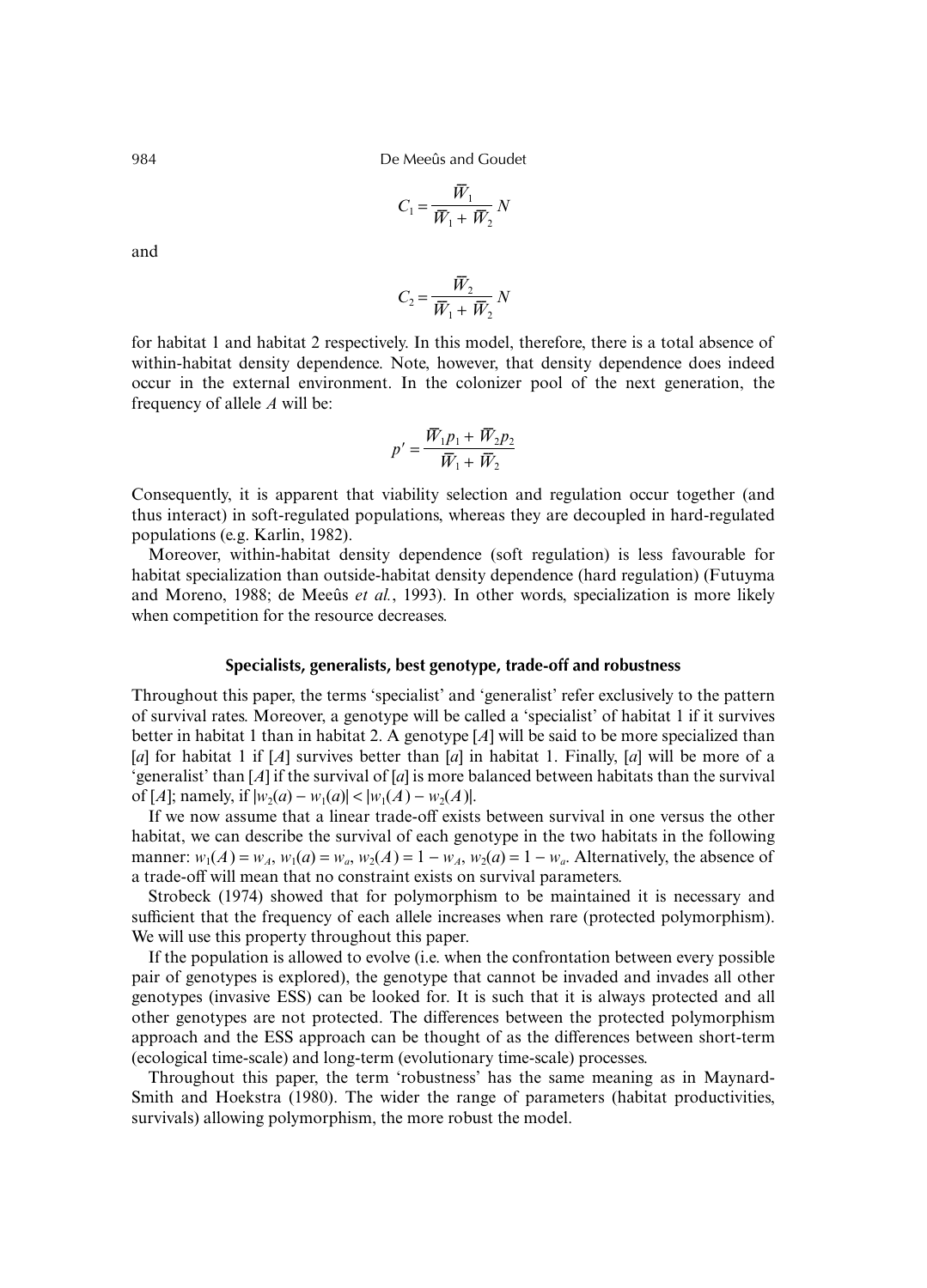### **The mixed model**

We now assume that regulation partly occurs within and partly occurs outside the habitats. One simple way to build the model is to consider that the environment is subdivided into two sub-environments in proportions *x* and  $(1 - x)$ , where individuals are soft- and hard-regulated respectively, as illustrated in Fig. 1. Alternatively, we could consider that a proportion  $\bar{x}$  of habitats (regardless of their type) are saturated with colonizers while the remaining 1 − *x* are not. The resulting frequency of allele *A* in the next generation becomes

$$
p' = x[cp_1 + (1-c)p_2] + (1-x)\frac{\overline{W}_1p_1 + \overline{W}_2p_2}{\overline{W}_1 + \overline{W}_2}
$$

if the meta-environment is soft-regulated (model 1), or

$$
p' = \frac{x[cp_1 + (1-c)p_2] + (1-x)[\overline{W}_1p_1 + \overline{W}_2p_2]}{x + (1-x)(\overline{W}_1 + \overline{W}_2)}
$$

if the meta-environment is hard-regulated (model 2).

This process may be much more realistic than the pure soft or pure hard types of regulation. For example, in host–parasite systems, parasites are aggregated over their host populations (e.g. Crofton, 1971; Anderson and Gordon, 1982; May, 1985). Some hosts will carry many parasites (saturated hosts), while most remain weakly or non-parasitized.

# **RESULTS**

# **Model 1**

#### *Ecological scale*

The conditions for protected polymorphism in our model are:

*A* protected if:

$$
x \left[ c \frac{w_1(A)}{w_1(a)} + (1-c) \frac{w_2(A)}{w_2(a)} \right] + (1-x) \frac{cw_1(A) + (1-c)w_2(A)}{cw_1(a) + (1-c)w_2(a)} > 1
$$
 (1)

*a* protected if:

$$
x \left[ c \frac{w_1(a)}{w_1(A)} + (1 - c) \frac{w_2(a)}{w_2(A)} \right] + (1 - x) \frac{cw_1(a) + (1 - c)w_2(a)}{cw_1(A) + (1 - c)w_2(A)} > 1
$$
 (2)

For convenience, in the remainder of the paper the left-hand side of inequalities (1) and (2) will be called  $E_1$  and  $E_2$  respectively.

Solving for (1) and (2), we obtain the following results:

 $\bullet$   $x = 1$ : these conditions reduce to those classically found (i.e. Gliddon and Strobeck, 1975) for haploids subjected to soft selection; namely, an inverse ranking of the harmonic and the arithmetic means of within-habitat relative fitness.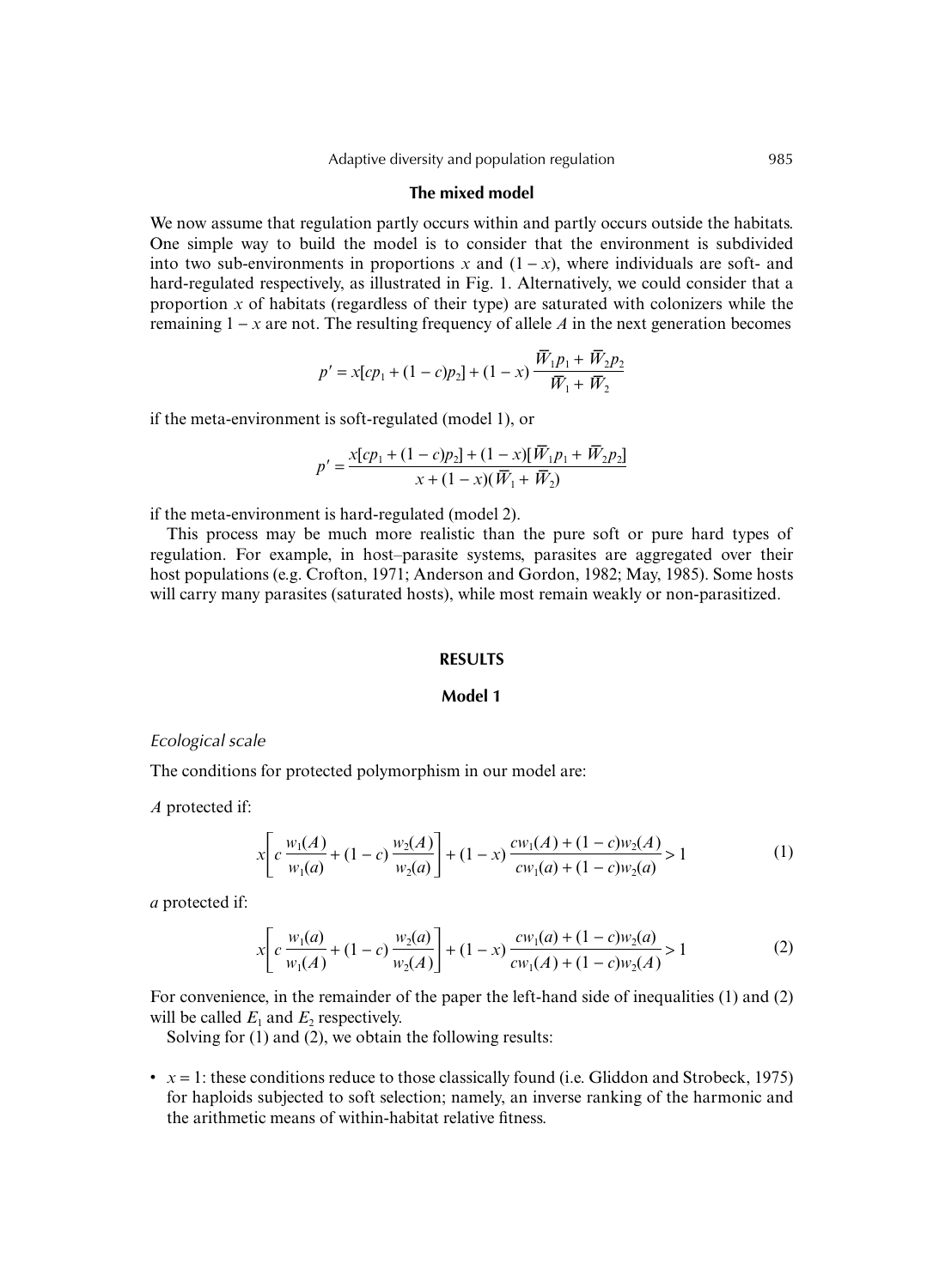

**Fig. 1.** Schematic representation of the mixture between Levene's (a) and Dempster's (b) models. The meta-environment is subdivided into two sub-environments. A random colonization of each habitat is assumed. Differential selection affects each genotype (or species) in each habitat so that the number of surviving colonizers becomes  $\bar{W}_1$  and  $\bar{W}_2$ . In each sub-environment, regulation occurs so that the population size is maintained at a constant size *N*. In Levene's model, this regulation occurs within each habitat (i.e. coupled with selection). Thus, the contribution of each habitat remains constant in each generation (*c* and  $(1 - c)$ ) and is independent of the number of surviving colonizers. In Dempster's model, regulation occurs outside habitats, so that the contribution of each to the next generation will depend on the number of surviving colonizers found within. Then, sub-environments I and II contribute to *x* and 1 − *x* respectively in the colonizer pool of the next generation (model 1).

- $x = 0$ : the conditions are those described by Dempster (1955) (pure hard selection model) where no polymorphism can be maintained.
- 0 < *x* < 1: First we study the usual symmetrical case where *A* and *a* are equivalent specialists of habitats 1 and 2 respectively, with survival rates  $w_1(A) = w_2(a) = 1$  and  $w_2(A) = w_1(a) = 1 - s$  ( $0 < s < 1$ ) (e.g. Hedrick, 1986). In this case, inequalities (1) and (2) reduce to:

$$
x \left[ c \frac{1}{1-s} + (1-c)(1-s) \right] + (1-x) \frac{1-(1-c)s}{1-cs} > 1
$$

and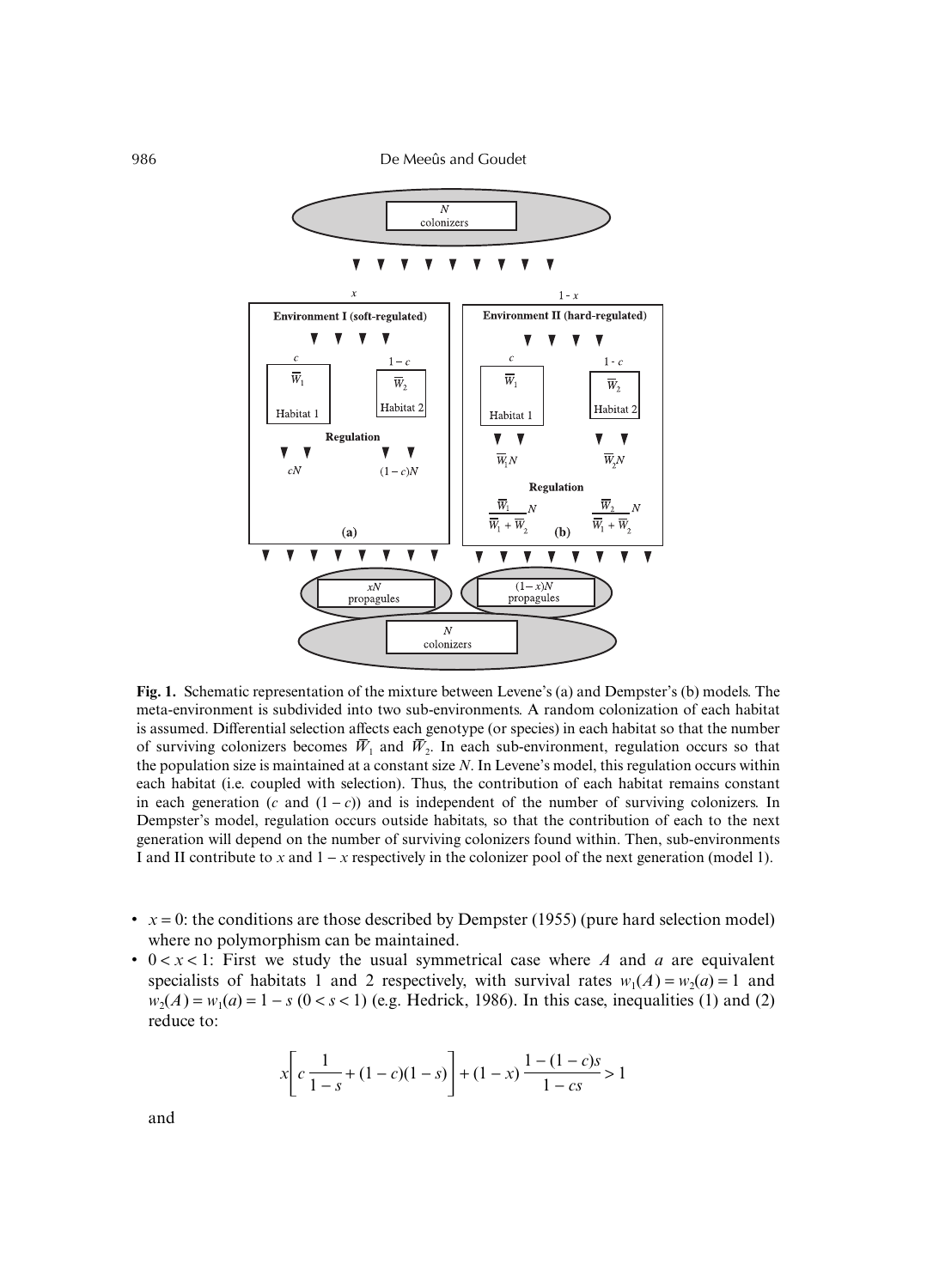Adaptive diversity and population regulation 1987

$$
x\left[c(1-s) + (1-c)\frac{1}{1-s}\right] + (1-x)\frac{1-cs}{1-(1-c)s} > 1
$$

Rearranging these inequalities gives the conditions on *c* for protected polymorphism:

$$
\frac{1}{2} - \frac{\Omega - 2(1 - s)}{2xs(2 - s)} < c < \frac{1}{2} + \frac{\Omega - 2(1 - s)}{2xs(2 - s)}
$$
\nwith 
$$
\Omega = \sqrt{[xs(2 - s)]^2 + 4[1 - s(2 - s)]}.
$$

Figure 2 shows that this situation accounts poorly for the maintenance of diversity and seriously lacks robustness (Maynard-Smith, 1966; Maynard-Smith and Hoekstra, 1980; Hoekstra *et al.*, 1985), unless the fitness differential *s* is large or *c* is close to 1/2. As *c* tends to 1/2, robustness is higher when regulation is mainly soft  $(x = 1)$ .

However, most biological situations do not involve symmetrical habitats and fitness, and it is interesting to investigate the outcome of the competition between two similar genotypes *A* and *a*, both specialists of the same and more abundant niche (say habitat 1), with one (say *a*) being slightly less specialized. Assuming a linear trade-off between the two habitats:

$$
w_1(A) = w_A \qquad w_1(a) = w_a \qquad w_2(A) = 1 - w_A \qquad w_2(a) = 1 - w_a \tag{3}
$$

Slight differentiation is what one might expect if one of the two genotypes arises from the other through mutation. We can then write:

$$
w_1(A) = w \qquad w_1(a) = (1 - b)w \tag{4}
$$



**Fig. 2.** Conditions for protected polymorphism when *A* and *a* are equivalent specialists of habitats 1 and 2 respectively  $[w_1(A) = w_2(a) = 1$  and  $w_2(A) = w_1(a) = 1 - s$ , for different rates of intra-niche density dependence (*x*). Adaptive diversity is maintained between the corresponding two curves  $(A + a)$ . For two specialists to co-exist, either habitat productivities  $(c)$  must be balanced (close to 1/2) or selective costs (*s*) are high. This is more true when intra-niche density dependence (*x*) decreases.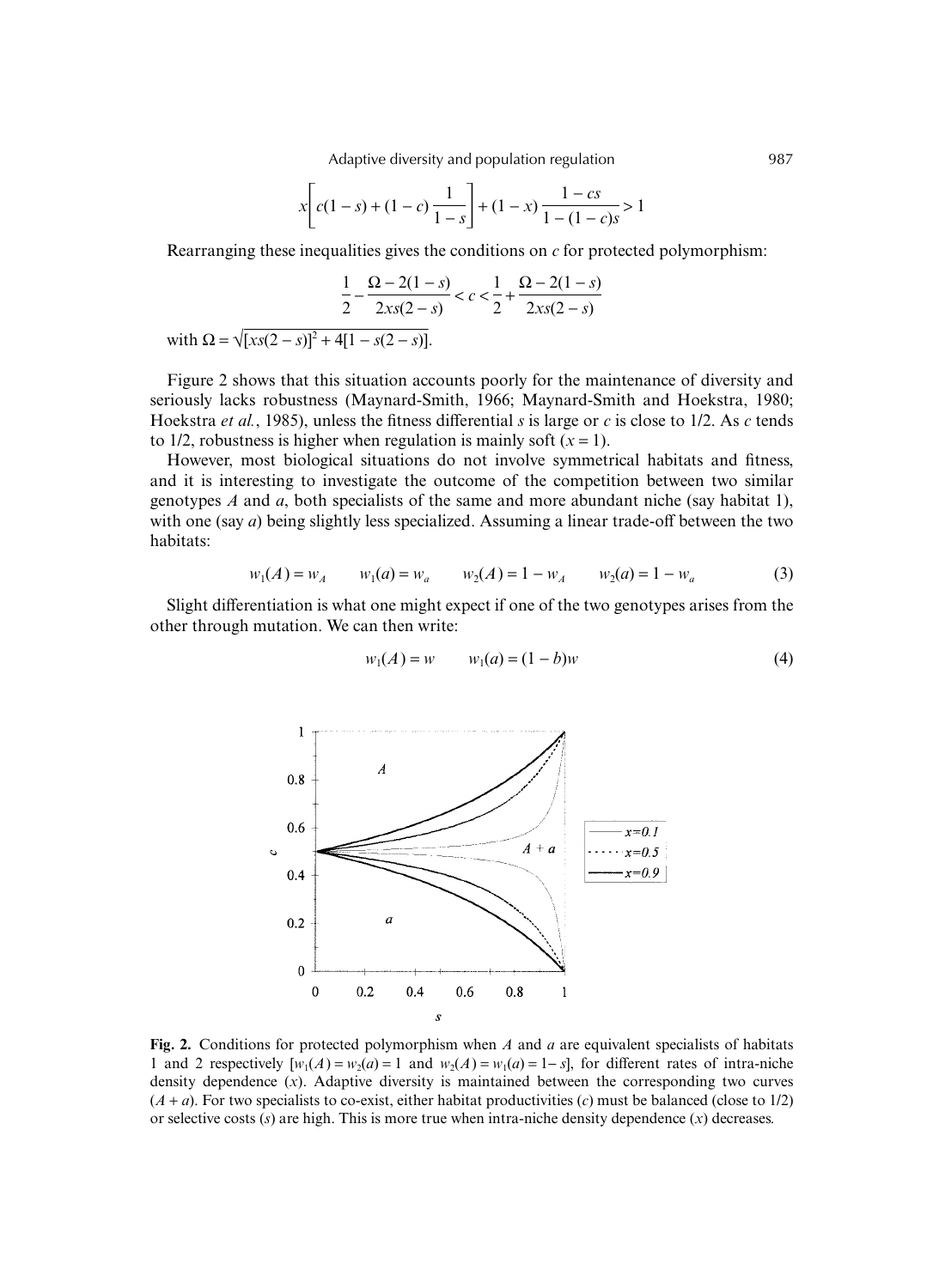Here, *w* represents the absolute amount of specialization of *A* and *a* on patch 1 and *b* reflects the effect of mutation on the loss of specialization of *a* relative to *A*. If *A* is the specialist of habitat 1 and if *a* derives from *A* through mutation, then *b* is more likely to be small (e.g.  $0 < b \le 0.1$ ) and  $w > 0.5$ . The trade-off assumption allows an analytical exploration of the model without a major loss in generalization because, in this context, the two competing genotypes are assumed to be closely related.

Solving  $(E_1 - 1)(E_2 - 1) = 0$  for *c*, *x* or *w* gives the lower and upper parameter values (e.g. *ci* and *cs* respectively) between which polymorphism is maintained (similar to that shown for *c* in the symmetrical case). The corresponding two curves now display a strong asymmetry, making analysis of the graphics more difficult. The distance between these two values (i.e. in units of  $c$ ,  $x$  or  $w$ ) is a clearer representation of the robustness of the model (Maynard-Smith and Hoekstra, 1980; Hoekstra *et al.*, 1985). It shows the width between root 1 and root 2 of equations (1) and (2), between which polymorphism is maintained.

Figure 3 (∆*c* function of *x*) shows that *A* and *a* co-exist best if they are highly specialized (*w* large) and regulation occurs mainly, but not totally, outside the habitat (*x* low). A glance



**Fig. 3.** The window's width  $(\Delta c = c_s - c_i)$  of habitat frequencies *c* allowing maintenance of polymorphism as a function of *x* for different values of  $w (b = 0.1)$ . The little graphic in the right-hand top corner provides the details for  $w = 0.99$  of the corresponding *c* values needed to protect polymorphism (*A* + *a*). Clearly, ∆*c* is maximum for small values of *x* (low intra-niche density dependence). This is more pronounced in a highly specialized population (high *w*).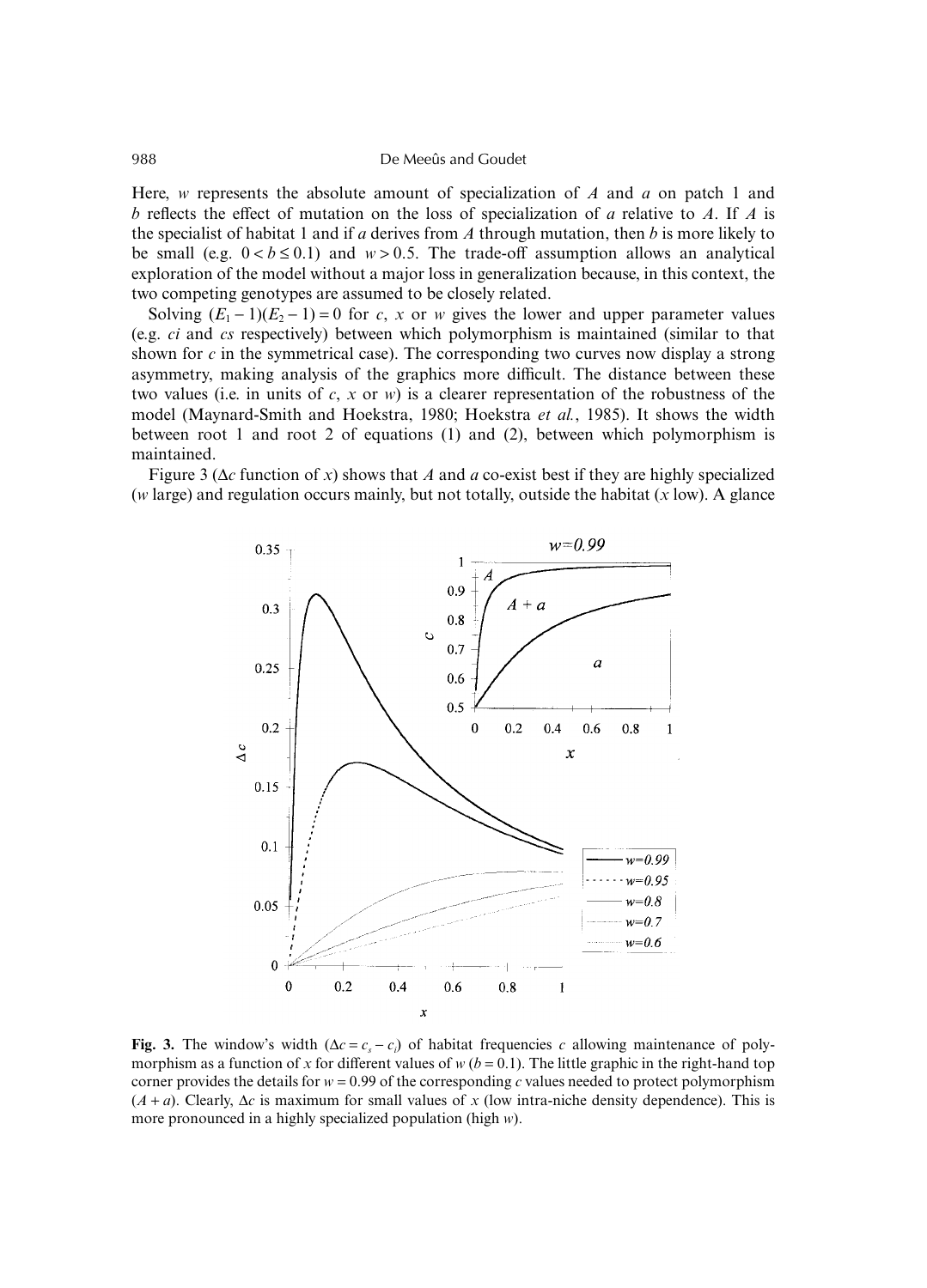at Fig. 4 (∆*x* function of *c*) reveals that, if habitat 1 is very frequent, two specialists (high *w*) would co-exist under most conditions of regulation mode. With less specialization, polymorphism is better maintained with purely soft regulation and equilibrated habitat sizes  $(c \approx 0.5)$  (i.e. a narrow range of conditions).

## *Evolutionary scale*

These results tell us nothing about the outcome of evolving populations. What happens if one assumes that fitness parameters can be affected by many successive mutations so that all possible genotypes can be compared? We can look for the invasive ESS in a given environment (described by *x* and *c*). This is found by solving inequalities (1) and (2) in a different way: one must always be true and the other must always be false. When no trade-off exists between survival within the different habitats, it is easy to show that the solution for the invasive ESS is a genotype  $\hat{A}$  that has a maximum survival in both habitats  $(w_1(\hat{A}) =$  $w_2(\hat{A}) = w = 1$ ). If a linear trade-off exists between survival in one habitat against that in the other, as previously described in (3), then a genotype *A* is protected when rare if:

$$
c\frac{w_a}{w_A} + (1 - c)\frac{1 - w_a}{1 - w_A} > 1\tag{5}
$$

It is never invaded if:

$$
c\frac{w_A}{w_a} + (1 - c)\frac{1 - w_A}{1 - w_a} \le 1\tag{6}
$$



**Fig. 4.** The window's width  $(\Delta x = x_s - x_i)$  of soft-regulation rates (intra-niche density dependence) allowing maintenance of polymorphism as a function of  $c$  for different values of  $w$  ( $b = 0.1$ ). Co-existence is favoured by an increase of *c* and *w*. The discontinuities occur when the upper bound  $(x<sub>s</sub>)$  reaches 1 (a detailed example is given for  $w = 0.6$ ). Note that extreme specialists ( $w =$ 0.99) exploiting extremely uneven resources  $(c = 0.9)$  can co-exist under almost all possible kinds of regulation ( $\Delta x \approx 0.9$ ).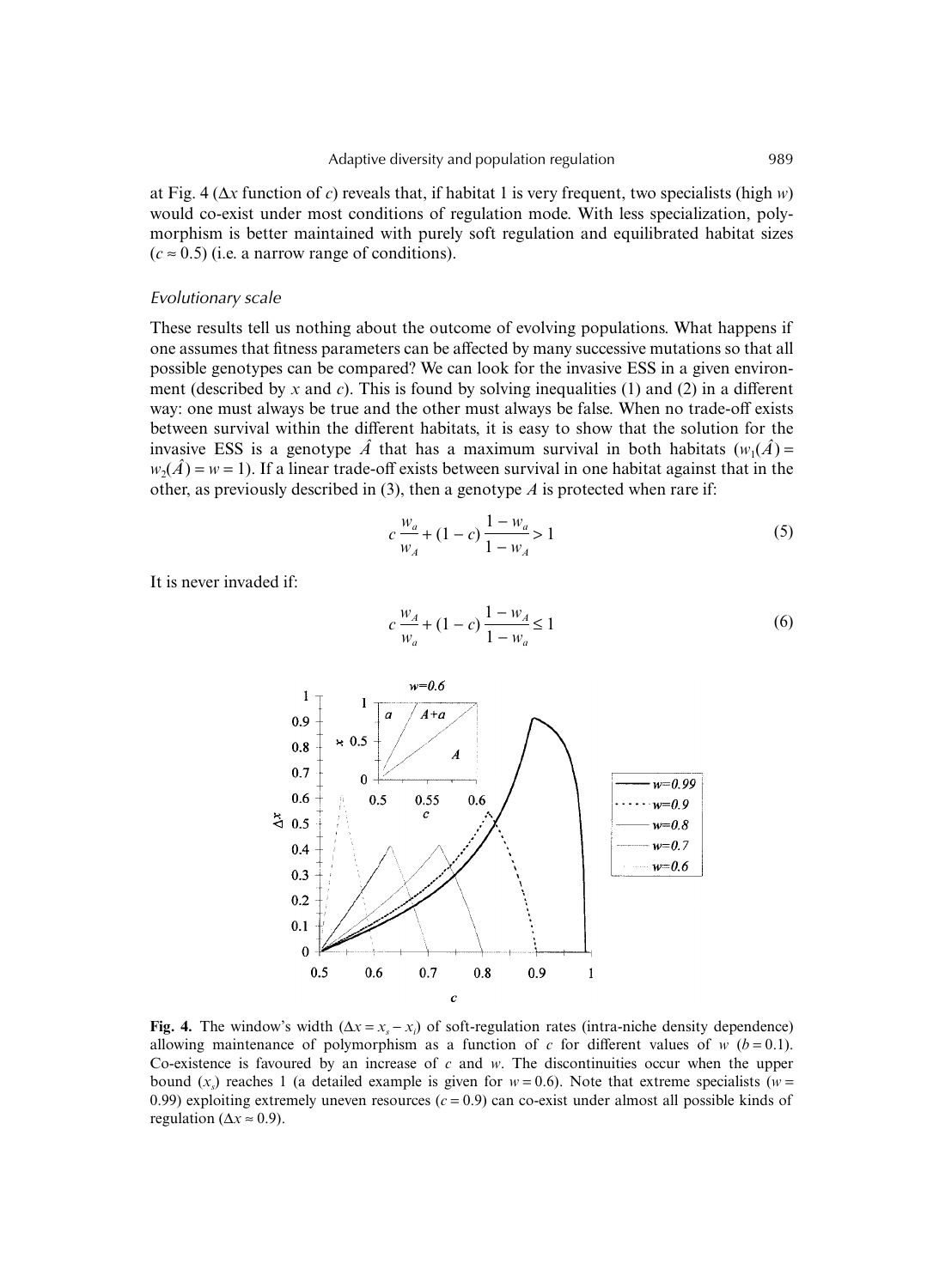This double inequality can be reduced to  $(w<sub>A</sub> - w<sub>a</sub>)(c - w<sub>a</sub>) > 0$  for *A* to be protected when rare and  $(w_4 - w_4)(c - w_4) \ge 0$  for *A* not to be invaded when frequent. This is always true if  $W_A \leq c \leq W_A$ .

It follows that a genotype  $\hat{A}$  displaying  $w_1(\hat{A}) = c$  and  $w_2(\hat{A}) = 1 - c$  cannot be invaded and is always protected in soft-regulated populations. Thus, the relative habitat productivities define completely the degree of specialization that a soft-regulated population can reach (i.e. absolute adjustment). Under hard regulation, the mean fitness of a genotype  $\hat{A}$ ,  $c \cdot w_1(\hat{A}) + (1 - c) \cdot w_2(\hat{A})$ , will be maximized for maximum survival in the most frequent habitat, and thus will be the lowest in the less frequent one; namely, if  $c > 1/2$ ,  $w_1(\hat{A}) = 1$  and  $w_2(\hat{A}) = 0$  (for a linear trade-off).

In the mixed model, genotype  $\hat{A}$  cannot be invaded if (from inequality 2)  $E_2 \le 1$  (i.e. *a* is never protected). Under (3), this expression can be simplified in the following way:

$$
(w_A - w_a)[xc(1 - c)(2w_A - 1) - w_A(1 - w_A)(2c - 1)] \le 0
$$

For *c* > 1/2, this inequality is always true, if and only if:

$$
w_A = w_A = \frac{\sqrt{[xc(1-c)]^2 + (c - \frac{1}{2})^2} - xc(1-c) + c - \frac{1}{2}}{2(c - \frac{1}{2})}
$$

It is easy to show that the ESS  $\hat{A}$  is always protected against any other genotype when rare, and that its survival always lies in the interval  $[0.5 \ldots 1]$ . Thus, an unremovable monomorphic state always exists. The best genotype  $\hat{A}$  in the mixed model is between that of soft and hard optima. It implies that specialization is more favoured than in soft regulation. However, very little soft regulation is sufficient to move the fitness of the invasive ESS genotype far from the hard-regulated one (Fig. 5).

## **Model 2**

At an ecological time-scale, the conditions for protected polymorphism are only slightly affected for the symmetrical case or the asymmetrical case:



**Fig. 5.** Survival  $(w_A)$  of the invasive ESS (unremovable and protected) genotype as a function of habitat frequency (*c*) and for different amounts of soft regulation (*x*).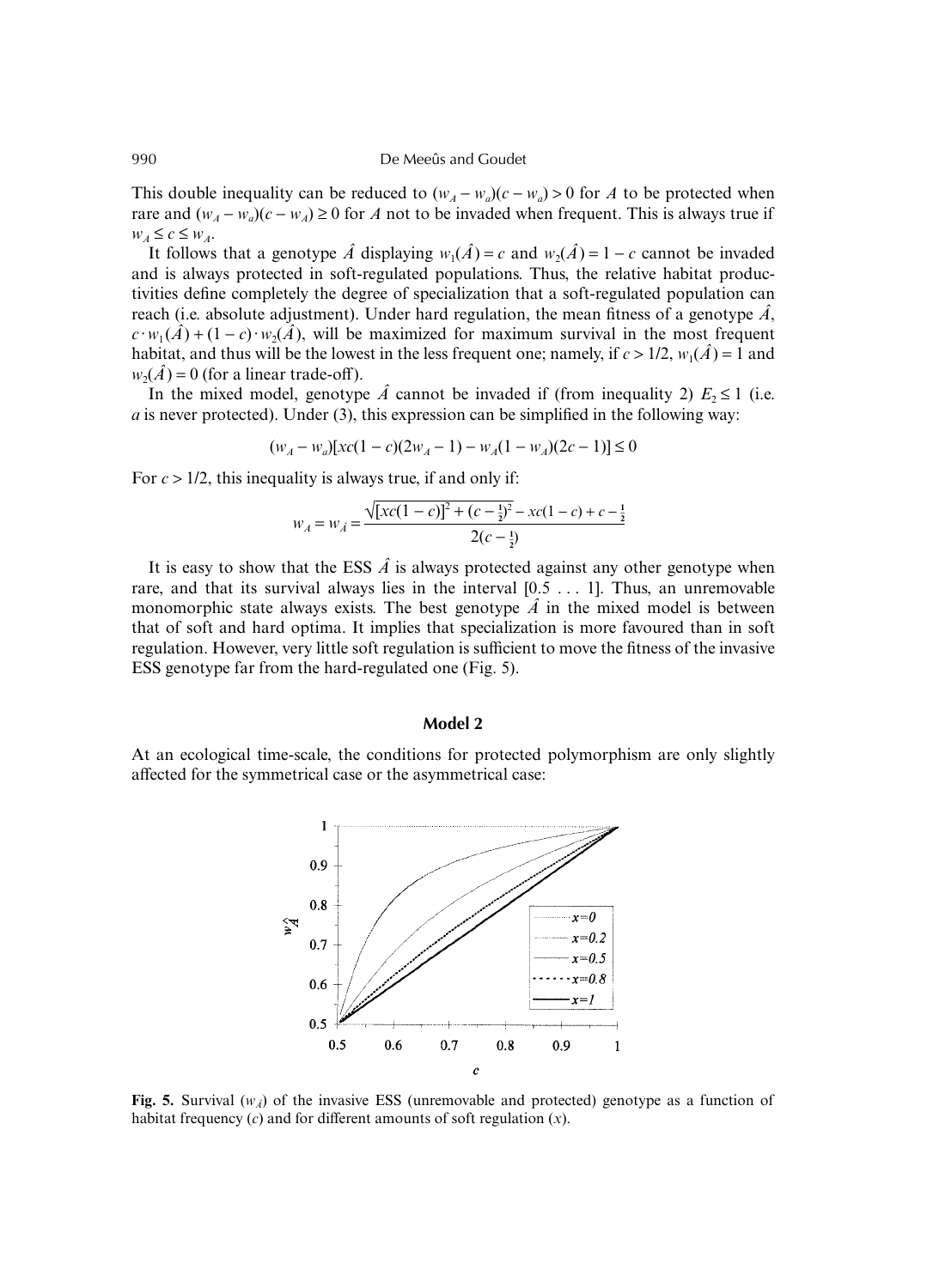Adaptive diversity and population regulation 1991

$$
\frac{1-s}{2(1-s) + xs} < c < \frac{1-s+xs}{1(1-s) + xs}
$$
 (symmetrical case) (Fig. 6)  

$$
\frac{w_a[1-(1-x)w_a]}{x+2w_a(1-w_a)(1-x)} < c < \frac{w_A[1-(1-x)w_A]}{x+2w_A(1-w_A)(1-x)}
$$
 (asymmetrical case with  
trade-off) (Fig. 7)

 $w_A = w_{\hat{A}} = \frac{\sqrt{x^2c(1-c)+(c-\frac{1}{2})^2-xc+c-\frac{1}{2}}}{2(1-c)}$ 

 $2(1-x)(c-\frac{1}{2})$ 

At the evolutionary scale, the ESS is closer to pure soft regulation than in model 1 and corresponds to:

| 1   | $x=0.5$ |
|-----|---------|
| 0.6 | $0.4$   |
| 0.4 | $x=0.1$ |
| 0.2 | $x=0.1$ |
| 0   | $x=0.1$ |
| 0   | $x=0.1$ |
| 0   | $x=0.1$ |
| 0   | $x=0.1$ |

**Fig. 6.** Comparison of models 1 and 2 for the symmetrical fitness pattern, as in Fig. 2.



**Fig. 7.** Comparison of models 1 and 2 for the asymmetrical case, as in Fig. 3.

(Fig. 8)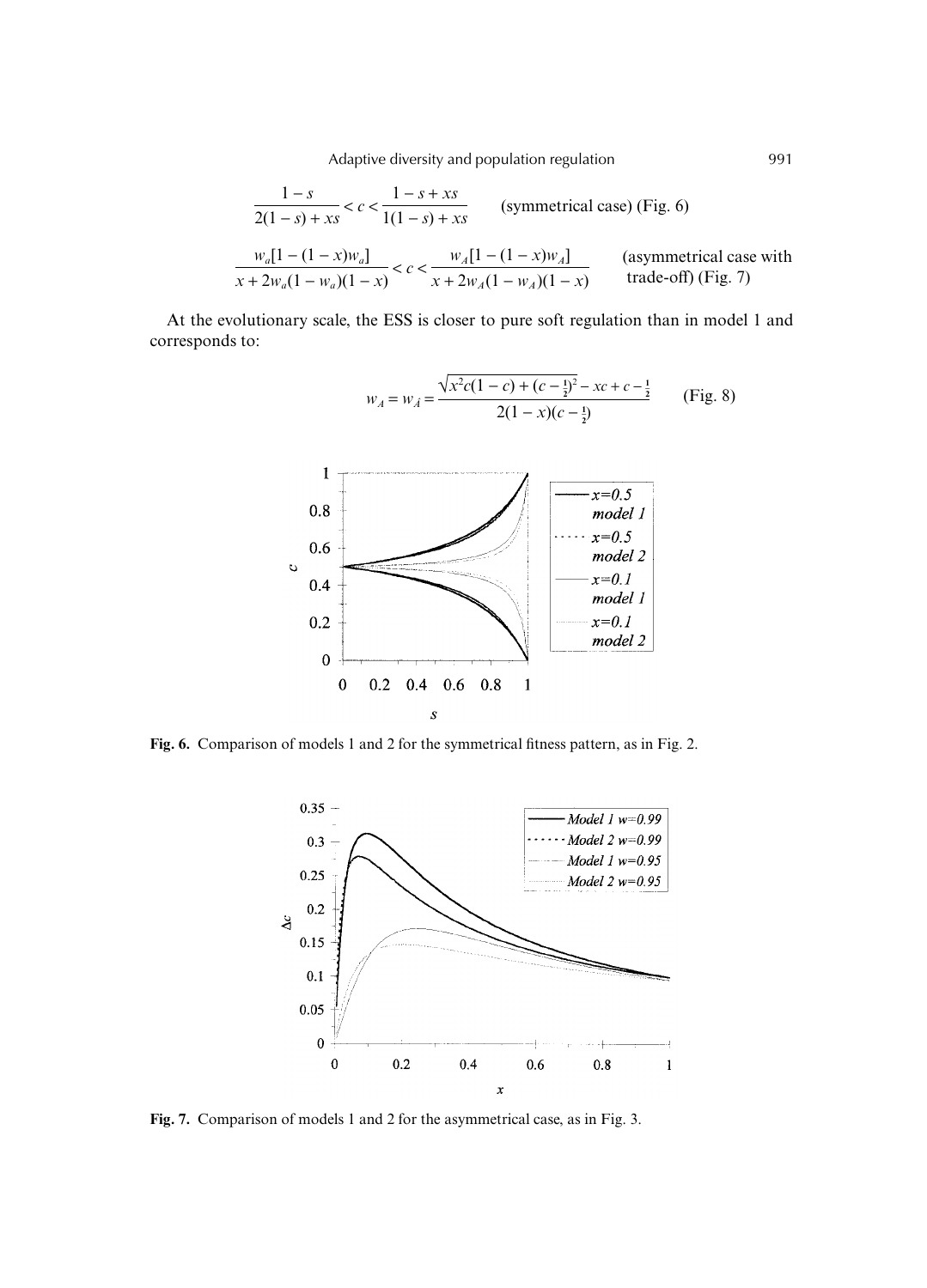992 De Meeûs and Goudet



**Fig. 8.** Invasive ESS obtained with model 2, as in Fig. 5.

In model 2, the contribution of the soft-regulated environment is:

$$
\frac{x}{x + (1 - x)(\overline{W}_1 + \overline{W}_2)}
$$

which is always higher than in model 1, for which it is simply *x*. This means that soft regulation will have a greater influence in model 2 than in model 1.

## **DISCUSSION**

The emergent property that mixed models can extend the conditions for maintenance of polymorphism at an ecological time-scale, when compared to the pure soft-regulation case, is a consequence of opposing forces acting in each of the two modes of regulation. As shown in Fig. 9, pure hard selection always tends to protect specialized genotypes, whereas under the same environmental conditions, pure soft selection tends to favour the less specialized genotypes. As specialization increases, soft selection will tend to protect the less specialized genotype much more efficiently than hard selection will for the most specialized one (Fig. 9). This explains why low levels of soft regulation are the most favourable conditions for these two forces to equilibrate. As suggested by Futuyma and Moreno (1988) and confirmed by de Meeûs *et al.* (1993), hard selection better promotes the evolution of habitat specialization.

The maintenance of two slightly differentiated adaptive morphs, exploiting two different resources, is more readily obtained in environments where one resource is far more readily available (or productive) than the other (in our case  $c \geq 0.5$ ) and for which the regulation is mainly hard  $(x < 0.5)$  (Figs 3 and 4). Otherwise, for *c* close to 1/2, generalist strategies (generally one) will prevail (Figs 2 and 4).

These patterns should be sought in relevant species with highly dispersive propagules and which exploit a coarse-grained distributed and variable resource. Many parasites (parasitic copepods: Kabata, 1981; Raibaut, 1985; de Meeûs *et al.*, 1990), marine species (polychaetes: Doyle, 1975; bivalves: Bayne, 1976; ascidians: Stoner, 1994) and species producing a large number of highly dispersible propagules (procaryotes, fungi, plants, protozoa) (e.g. Bazzaz, 1991, for plants) may exhibit these features. In host–parasite systems, aggregation of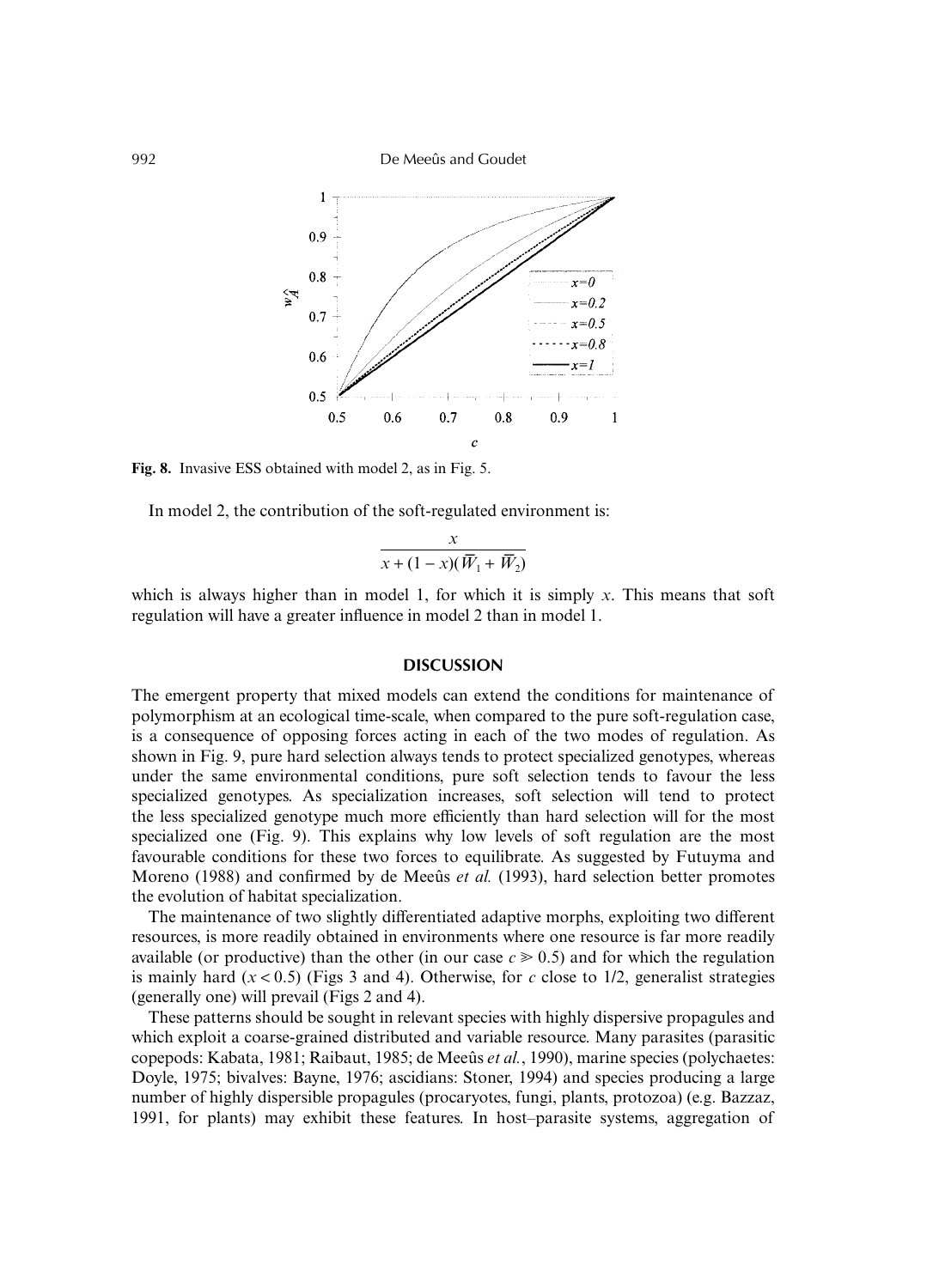

**Fig. 9.** Illustration of the conflict between soft and hard regulation. Protection intensity of allele *A* in pure hard (as opposed to pure soft) selection as a function of the extent of specialization (*w*). Above 0 allele *A* is protected, whereas below 0 it is selected against. The frequency of habitat 1 is  $c = 0.7$  and the extent of de-specialization of allele *a* is  $b = 0.05$ .

parasites on their hosts implies that some of the hosts will carry a lot of parasites (saturated hosts) whereas most remain weakly or non-parasitized (unsaturated). Here *x* is below 0.5 because saturated hosts are in a minority. Hosts may vary in quality (e.g. different genotypes/species), corresponding to favourable conditions for protected polymorphism. Unfortunately, since very low intra-niche density dependence (e.g.  $x = 0.1$ ; Fig. 3) provides the most favourable conditions for the maintenance of polymorphism, evidence for this phenomenon with its consequences on the structuring of populations (or communities) will be difficult to gather. An important feature of our model and of all models of haploid maintenance of polymorphism is that they apply to genes as well as to phenotypes or species.

Our results show that adaptive diversity will be very difficult to maintain at an evolutionary time-scale (long term) in Levene-type models, because an ESS will always eventually invade the environment. This is true for any kind of fitness pattern (trade-off or no-trade off) or regulation (hard to soft regulation). In other words, simple Levene type models cannot account for the maintenance of adaptive diversity in the long term. However, temporal variation of the parameters *x* or *c* (defining the environment) could soften this pessimistic view. More importantly, the evolution of habitat preference should modify our findings (Maynard-Smith, 1966; Rosenzweig, 1987, 1991; de Meeûs *et al*., 1993).

### **ACKNOWLEDGEMENTS**

We thank Michael Hochberg, Laurent Keller, Nicolas Perrin, François Renaud, Frédéric Thomas and Isabelle Olivieri for very useful comments and discussions. Yannis Michalakis, Michael Hochberg and Professor Yosef Cohen made suggestions that considerably helped to improve the manuscript. T. de Meeûs is supported by the CNRS.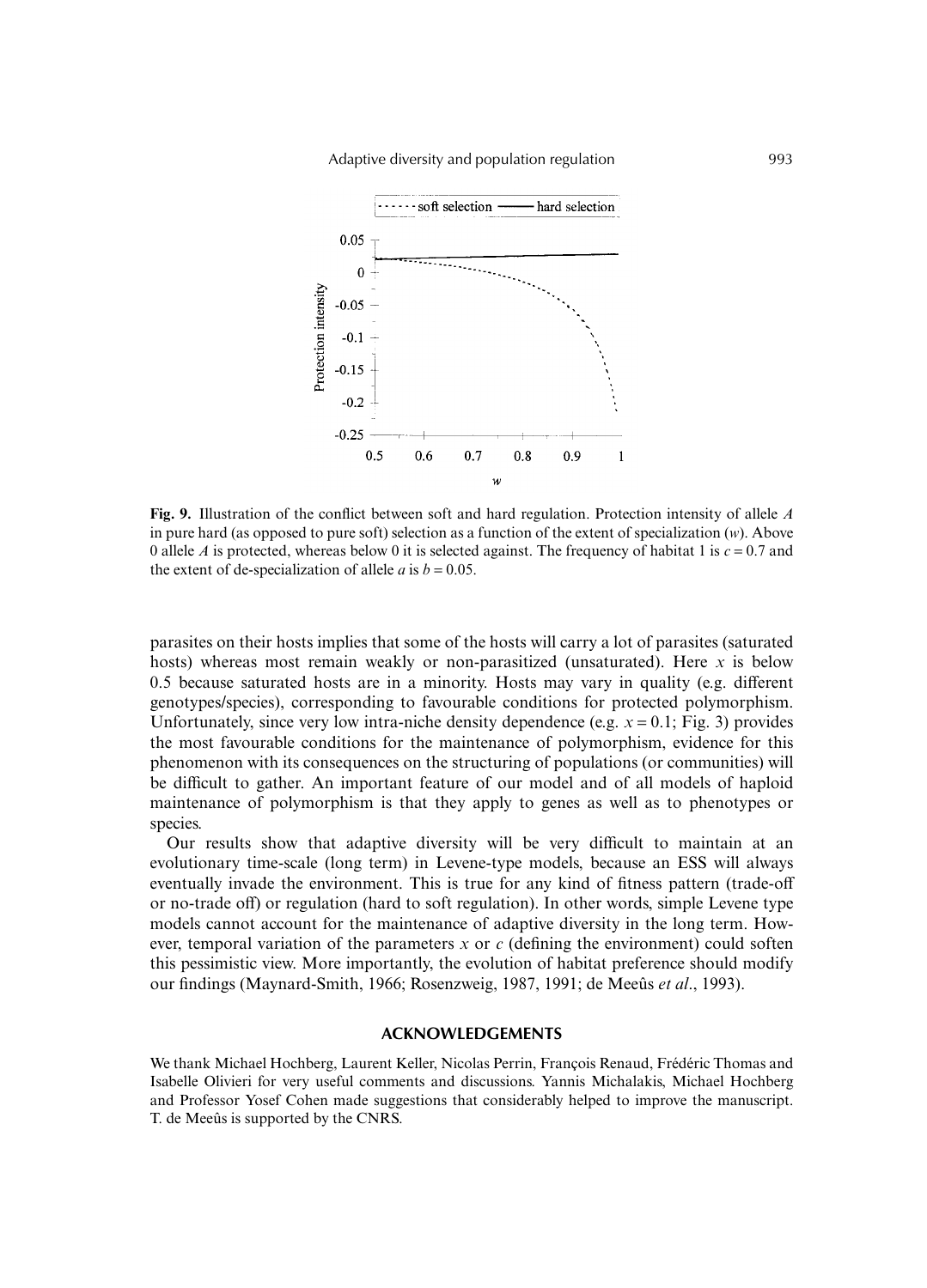#### **REFERENCES**

- Anderson, R.M. and Gordon, D.M. 1982. Processes influencing the distribution of parasite numbers within host populations with special emphasis on parasite-induced host mortalities. *Parasitology*, **85**: 373–378.
- Bayne, B.N. 1976. *Marine Mussels, their Ecology and Physiology*. Cambridge: Cambridge University Press.
- Bazzaz, F.A. 1991. Habitat selection in plants. *Am. Nat.*, **137**: S116–S130.
- Crofton, H.D. 1971. A quantitative approach to parasitism. *Parasitology*, **62**: 179–193.
- De Meeûs, T., Renaud, F. and Gabrion, C. 1990. A model for studying isolation mechanisms in parasite populations: The genus *Lepeophtheirus* (Copepoda, Caligidae). *J. Exp. Zool.*, **254**: 207–214.
- De Meeûs, T., Michalakis, Y., Renaud, F. and Olivieri, I. 1993. Polymorphism in heterogeneous environments, habitat selection and sympatric speciation: Soft and hard selection models. *Evol. Ecol.*, **7**: 175–198.
- Dempster, E.R. 1955. Maintenance of genetic heterogeneity. *Cold Spring Harbor Symp. Quant. Biol. Sci.*, **20**: 25–32.
- Doyle, R.W. 1975. Settlement of planktonic larvae: A theory of habitat selection in varying environments. *Am. Nat.*, **109**: 113–126.
- Futuyma, D.J. and Moreno, G. 1988. The evolution of ecological specialization. *Ann. Rev. Ecol. Syst.*, **19**: 207–233.
- Gillespie, J.H. 1976. A general model to account for enzyme variation in natural populations. II. Characterization of the fitness functions. *Am. Nat.*, **110**: 809–821.
- Gliddon, C.J. and Strobeck, C. 1975. Necessary and sufficient conditions for multiniche polymorphism in haploids. *Am. Nat*., **109**: 233–235.
- Hedrick, P.W. 1986. Genetic polymorphism in heterogeneous environments: A decade later. *Ann. Rev. Ecol. Syst.*, **17**: 535–566.
- Hedrick, P.W. 1990a. Genotypic habitat selection: A new model and its application. *Heredity*, **65**: 145–149.
- Hedrick, P.W. 1990b. Theoretical analysis of habitat selection and the maintenance of genetic variation. In *Ecological and Evolutionary Genetics of Drosophila* (J.S.F. Baeker, W.T. Starmer and R.J. McIntyre, eds), pp. 209–227. New York: Plenum Press.
- Hoekstra, R.F., Bijlsma, R. and Dolman, A.J. 1985. Polymorphism from environmental heterogeneity: Models are only robust if the heterozygote is close in fitness to the favoured homozygote in each environment. *Genet. Res. Camb*., **45**: 299–314.
- Kabata, Z. 1981. Copepoda (Crustacea) parasitic on fishes: Problems and perspectives. *Adv. Parasitol.*, **19**: 1–71.
- Karlin, S. 1982. Classifications of selection–migration structures and conditions for a protected polymorphism. *Evol. Biol.*, **14**: 61–204.
- Levene, H. 1953. Genetic equilibrium when more than one ecological niche is available. *Am. Nat.*, **87**: 331–333.
- May, R.M. 1985. Host–parasite associations: Their population biology and population genetics. In *Ecology and Genetics of Host–Parasite Interactions* (D. Rollinson and R.M. Anderson, eds), pp. 243–262. London: Academic Press.
- Maynard-Smith, J. 1962. Disruptive selection, polymorphism and sympatric speciation. *Nature*, **195**: 60–62.
- Maynard-Smith, J. 1966. Sympatric speciation. *Am. Nat*., **100**: 637–649.
- Maynard-Smith, J. 1970. Genetic polymorphism in a varied environment. *Am. Nat.*, **104**: 487–490.
- Maynard-Smith, J. and Hoekstra, R.F. 1980. Polymorphism in a varied environment: How robust are the models? *Genet. Res. Camb*., **35**: 45–57.
- Raibaut, A. 1985. Les cycles évolutifs des copépodes parasites et les modalités de l'infestation. *Ann. Biol.*, **24**: 233–274.